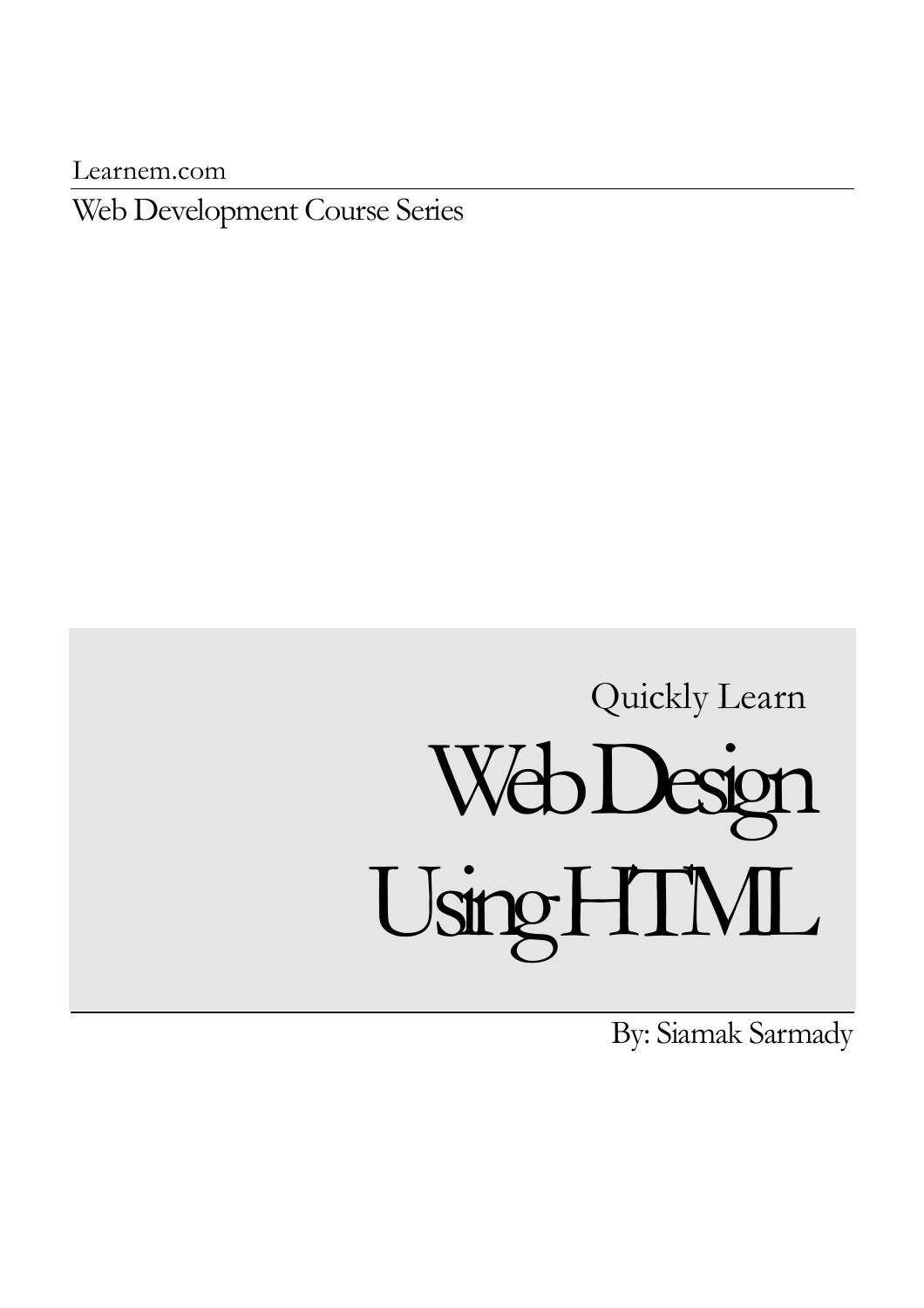LEARN'EM WEB DEVELOPMENT COURSE SERIES

# Quickly Learn Web Design Using HTML

**Ver. 2.08.02**  2000-2008 Learn'em Educational (Learnem.com) By: Siamak Sarmady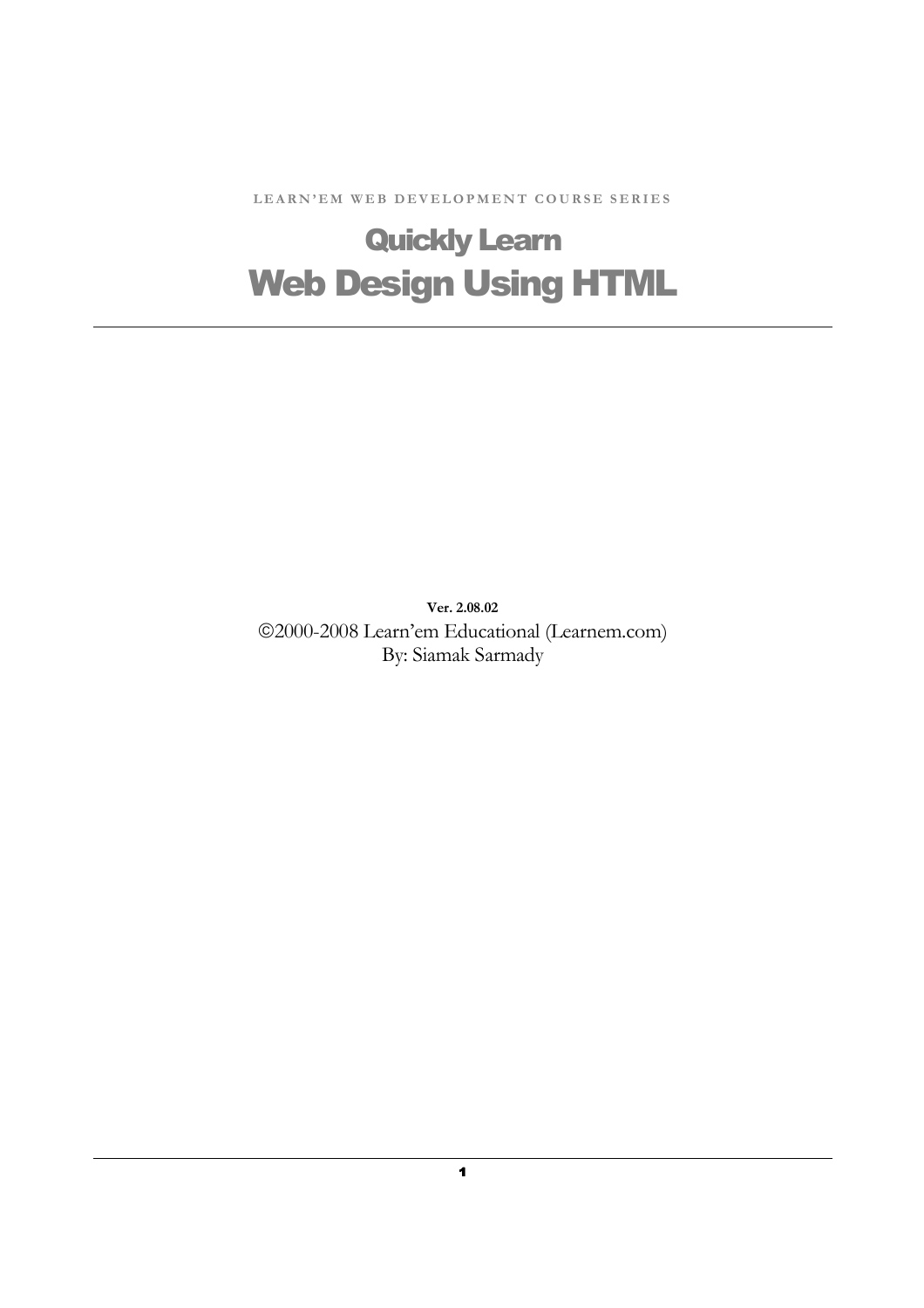# **Table of Contents**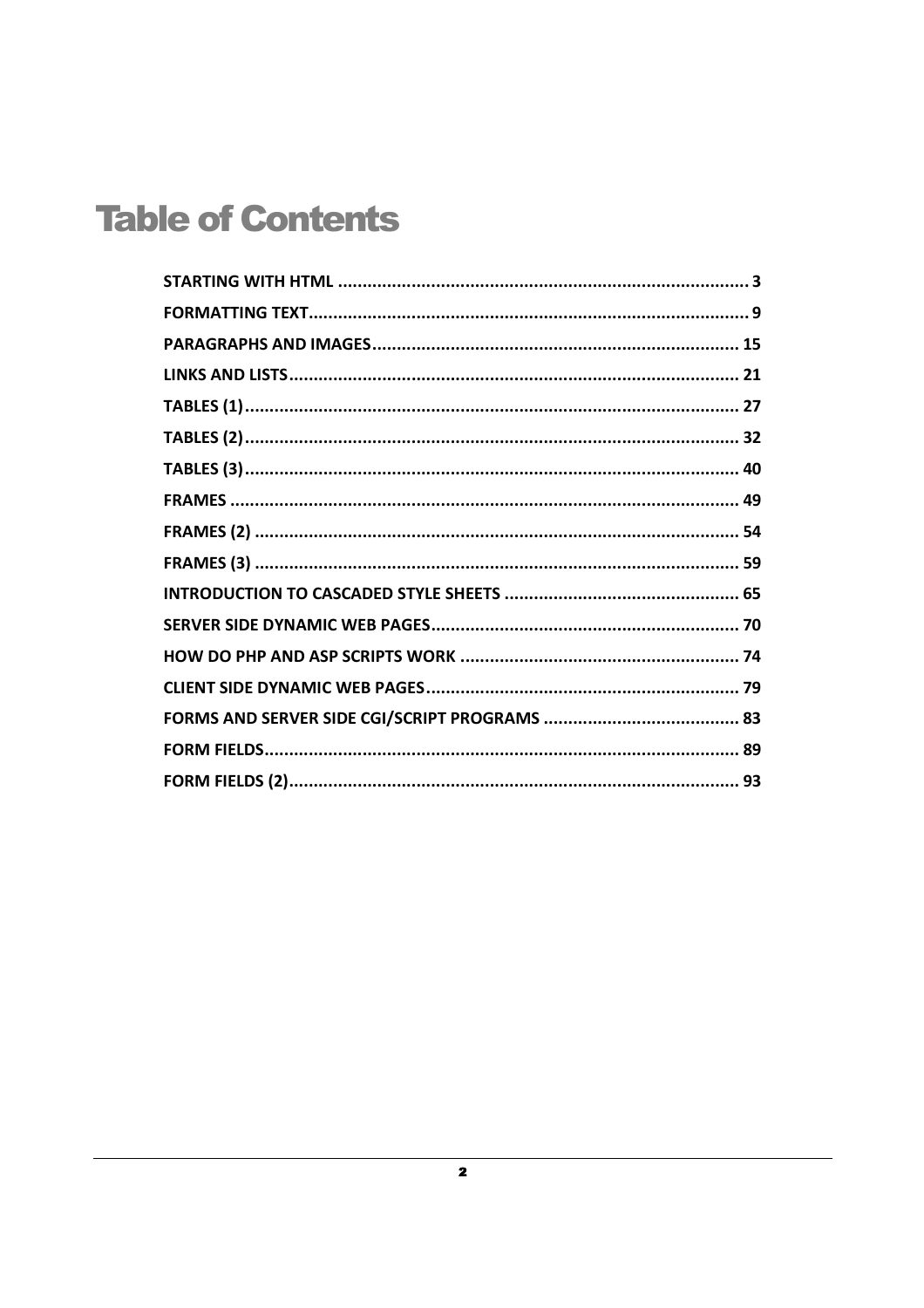

# Starting with HTML



eb pages are ordinary files with ".htm" or ".html" file extensions. They contain a code named "hyper text mark-up language" or html. This codes when viewed in a browser like Internet Explorer or Firefox or other web browsers will be seen as a web page. Web pages you see in a browser might seem simple, but the code under the web page may sometimes be complicated.

To design an html web page you have two options:

- You can use a web page editor like Microsoft FrontPage, Adobe Dreamweaver or similar to create web pages. Webpage editor software works like Microsoft Word™ (a complicated editor program used for creating and editing pages of books, letters etc.). You just type text, insert graphics and finally save your document as an html web page. Web page design software will generate the html code in background and saves it in html file. Designing web pages in such software can be very easy. But if you are going to create dynamic, well designed, professional web pages you will find that this is not a good option. A professional web developer needs to understand the html code itself very well.
- Second option is to learn html codes and write html pages in a simple text editor. As mentioned earlier, your codes will be seen as WebPages when viewed in a web browser. After you have learned html code and you are confident about your HTML knowledge, you can use web page design software like Dreamweaver to speed up the process of editing pages.

## Reasons why we should write HTML code (second option)

- If you want to design professional web pages, using web page design software alone will not be enough. You must be familiar with html codes to perform small modifications to the generated code. Code generated by these software packages is sometimes big and chaotic and maintaining such code is difficult. You will need to modify the code and optimize it or even write the code without their help.
- If you want to design dynamic web pages (as in most of the websites) you will need to know html codes to be able to generate it programmatically.
- If you want to use forms in your pages to send information to your own or someone else's server and return result pages back to browser you will need to know html codes.

# First Web Page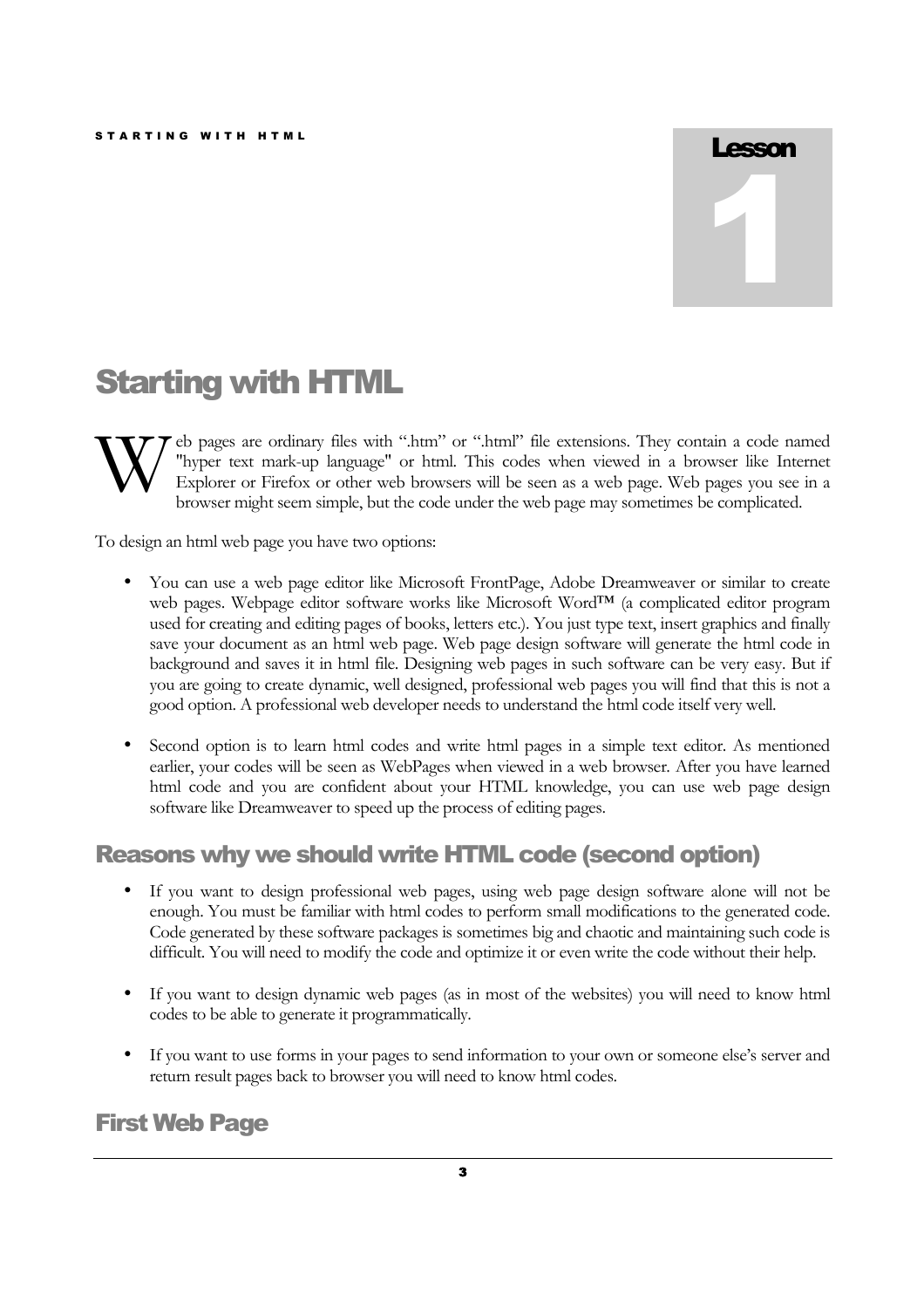For this course you will need a simple text editor to write html codes. For example you can use notepad in windows or any text editor in other operating systems. You will also need a browser like Internet explorer or Mozilla Firefox. In this course we will assume that you are working in Windows 9X/NT/2000/XP/Vista.

Open notepad and type the following code.

```
Example 1-1: page1-1.html
```

```
<HTML> 
Hello world! 
</HTML>
```
Now save the text as "page11.html". Notepad by default will add a ".txt" extension to every file it saves. To make sure it will save your file with an ".html" extension you need to change "Save as type" setting in "Save file" window to "All files" (Figure 1.1).

| <b>Save As</b>                                                   |                                                                                                            | W                |        |
|------------------------------------------------------------------|------------------------------------------------------------------------------------------------------------|------------------|--------|
| Save in:                                                         | lesson1                                                                                                    | O<br>PB.<br>Y    |        |
| My Recent<br>Documents<br>Desktop<br>My Documents<br>My Computer | Fig1-1.jpg<br>Fig1-2.jpg<br>fig1-3.jpg<br>動<br>* image1.gif<br>page11.html<br>e page12.html<br>page13.html |                  |        |
|                                                                  |                                                                                                            |                  |        |
|                                                                  | File name:                                                                                                 | Y<br>page11.html | Save   |
| My Network                                                       | Save as type:                                                                                              | v<br>All Files   | Cancel |
|                                                                  | Encoding:                                                                                                  | Y<br>ANSI        |        |

FIGURE 1.1: Saving a file in .html format.

To browse html file, open windows explorer and double click on the file. You must see your first web page opened in your web browser (Figure 1.2).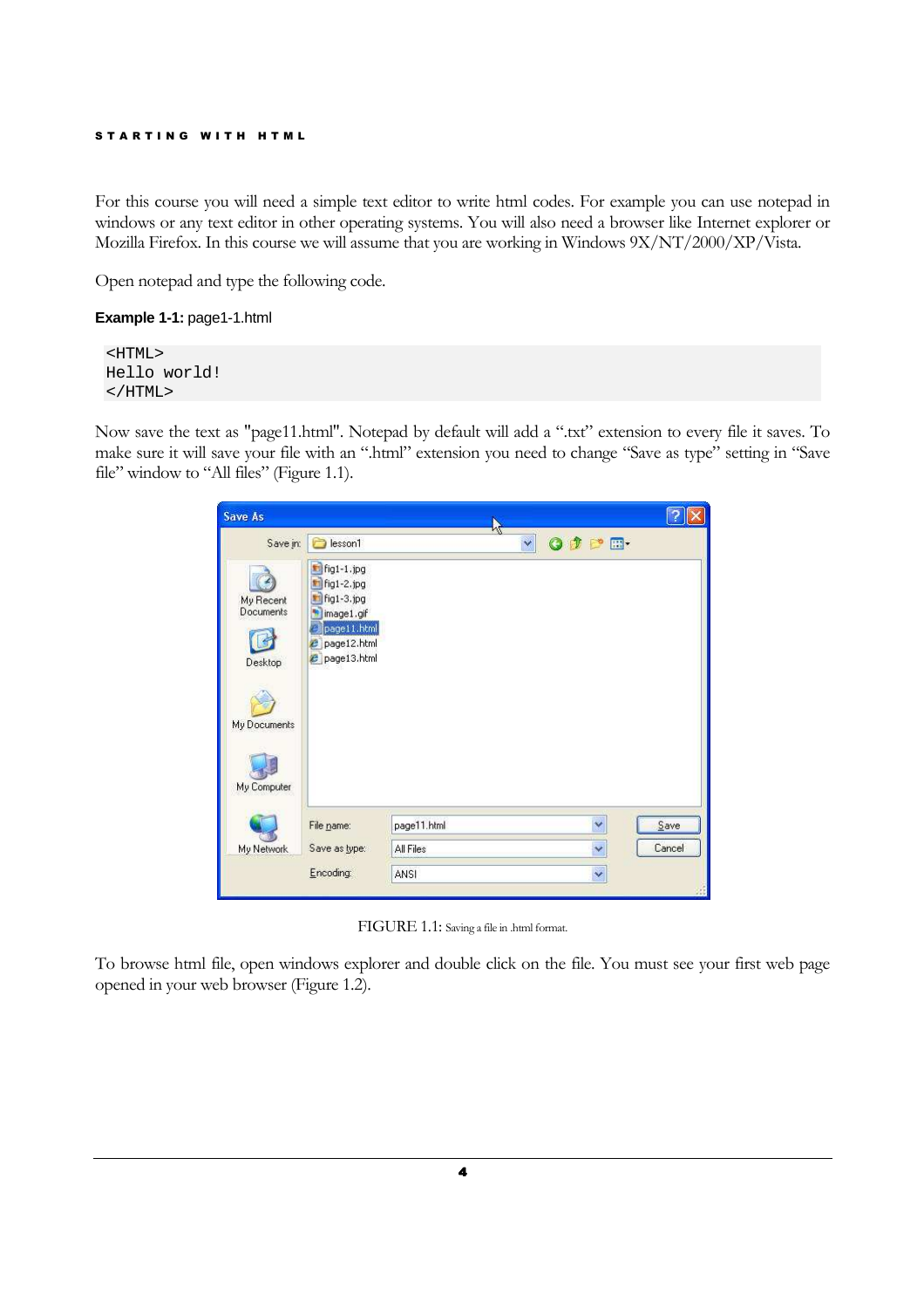

FIGURE 1.2: this is what you should see in your browser.

<HTML> and </HTML> are called tags. First one is a start tag and second is an end tag. Tags are something like commands in programming languages.  $\leq$ HTML $>$  tag tells the browser that this is the start of the HTML and </HTML> marks its end. We normally do not put the text of web page directly inside <HTML></HTML> tags (as you will see in next section) but this is enough for this simple example.

## HTML Code Headers

Every html page must have a header. Header contains important information about the page. Different tags are used for different sections of a header. Header of an html page is specified by <HEAD> and </HEAD> tags.

<HTML> <HEAD> ….  $<$ /HEAD>  $<$ /HTML>

We will enter header information between <HEAD> </HEAD> tags.

One of the most important parts of a header is title. Title is the small text that will appear in title bar of the browser software. So html document will be as below.

<HTML> <HEAD> <TITLE>Title of the page</TITLE>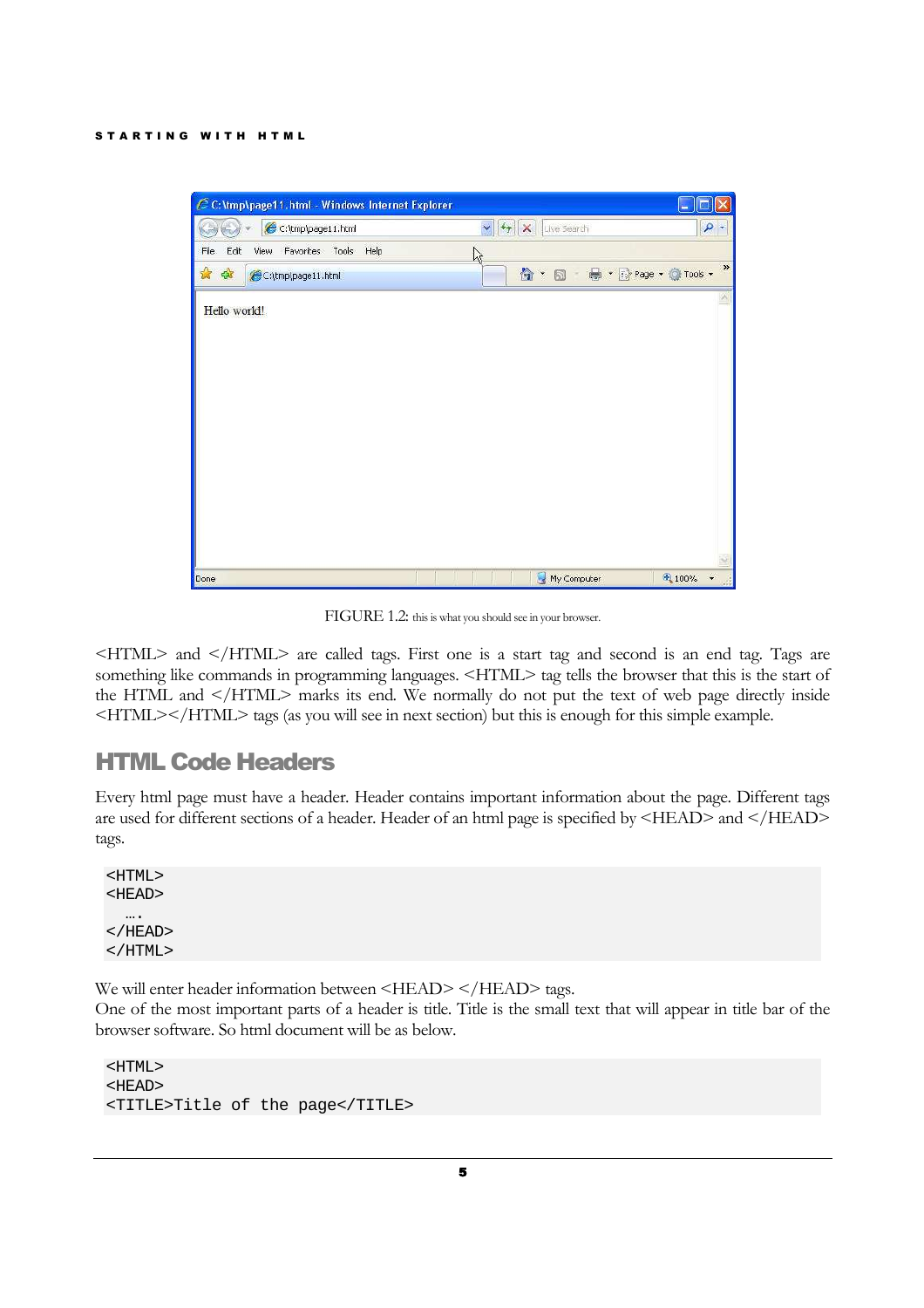</HEAD>  $<$ /HTML>

# Web Page Body

Now our web page needs a body in which we will enter web page content. As you may guess we will use these tags:

<BODY> </BODY>

Body will come right after header end tag. Enter the html code in notepad and save it under the file name "page2.html". Then view html file in your browser by double clicking on it in windows explorer.

**Example 1-2:** page1-2.html

```
<HTML> 
<HEAD> 
<TITLE>My company web page</TITLE> 
</HEAD>
<BODY> 
Welcome to our homepage. More text here. 
</BODY> 
</HTML>
```


FIGURE 1.2: The file page12.html being viewed in Internet Explorer. Look at the title bar of the window "My company web page".

If you want you can change background color of your web page by extending <BODY> tag as below.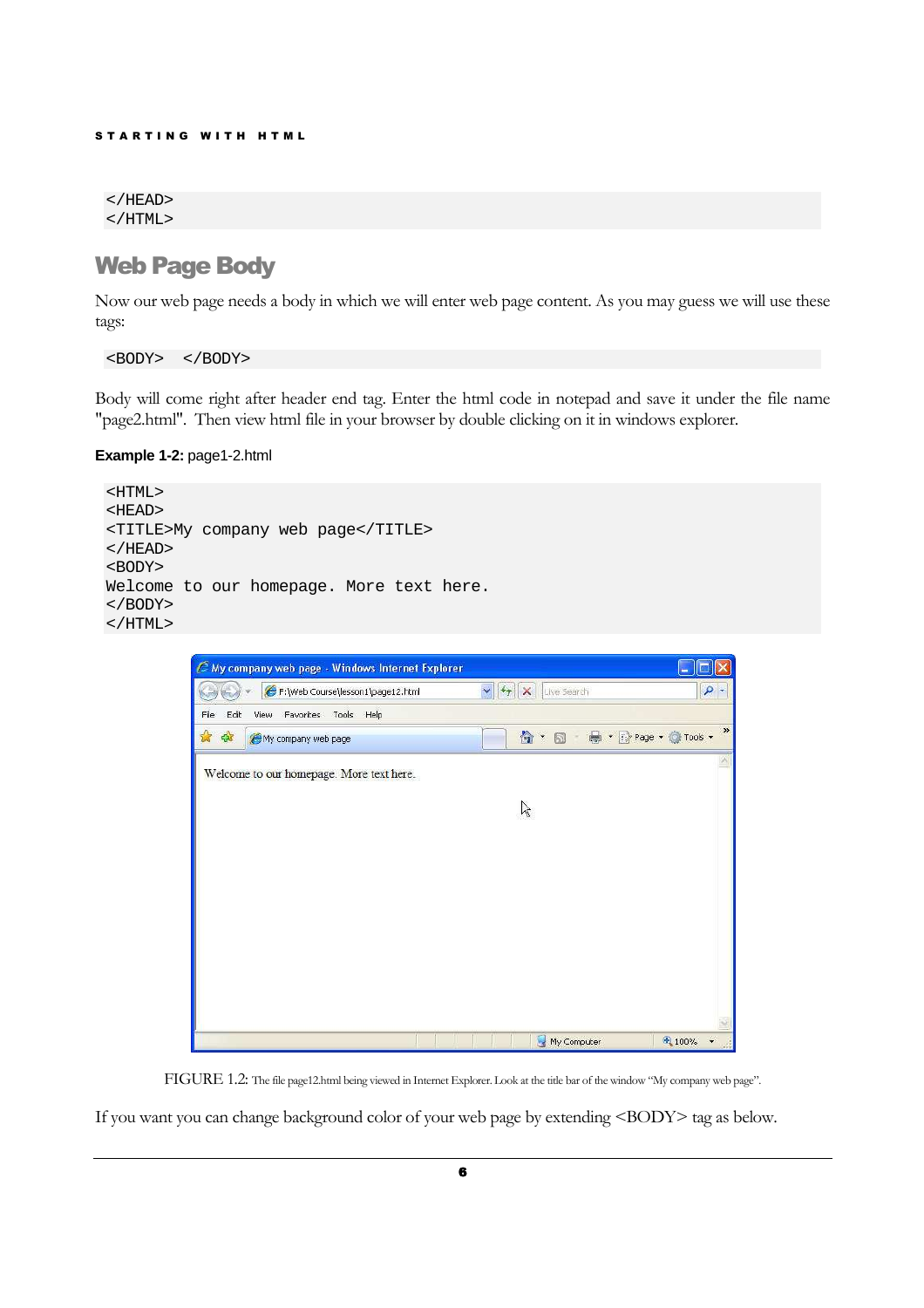```
<BODY BGCOLOR="#00FF00"> </BODY>
```
This will change your background color to green. Format of color number is RRGGBB. You know that each color is a combination of three main colors: Red, Green and Blue. In color format RR is value of red component of the main color in hexadecimal format. GG is value of green component and BB is the value of blue component. Two digit hexadecimal number can be anything between 00 to FF i.e. 0 to 255 in decimal format. So if we write 00FF00 we mean (red=0, green=255, blue=0) so the result is a pure green color. You can produce 16 million colors in this way but pay attention that not all of the browsers and computers will be capable to show all these colors with significant difference.

### Background Image

We can use a background picture for web pages instead of background color. <BODY> tag in HTML code can be extended to include an image file name as the background of the page. Let's assume we have an "image1.gif" file and we want to use it as background. Image file must be in the same folder as our html file otherwise browser will not be able to find it. (Or you can add the file path to the image file name).

#### **Example 1-3:** page1-3.html

```
<HTML> 
<HEAD> 
<TITLE>My company web page</TITLE> 
</HEAD>
<BODY BACKGROUND="image1.gif"> 
Welcome to our homepage. More text here. 
</BODY> 
</HTML>
```


FIGURE 1.3: The file page13.html being viewed in Internet Explorer. Web page text and the background image tiled to entire web page.